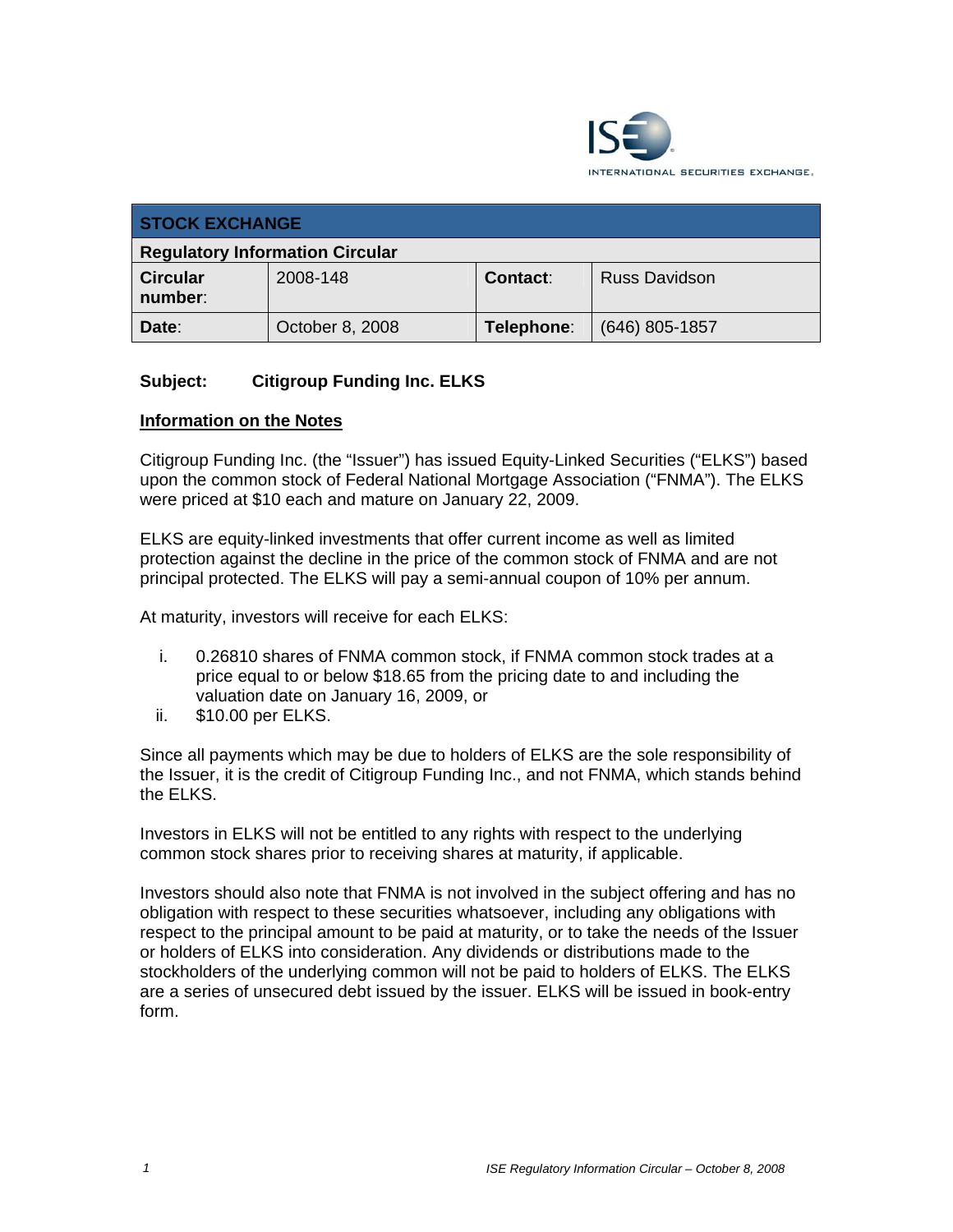It is expected that the market value of the ELKS will depend substantially on the value of FNMA and may be affected by a number of other interrelated factors including, among other things: the general level of interest rates, the volatility of FNMA stock, the time remaining to maturity, the dividend yield of FNMA stock, and the credit ratings of the Issuer.

The Trustee for the securities is The Bank of New York.

Trading in the shares on ISE is on a UTP basis and is subject to ISE equity trading rules. The shares will trade from 9:00 a.m. until 4:00 p.m. Eastern Time. Equity Electronic Access Members ("Equity EAMs") trading the shares during the Pre-Market Session are exposed to the risk of the lack of the calculation or dissemination of underlying index value or intraday indicative value ("IIV"). For certain derivative securities products, an updated underlying index value or IIV may not be calculated or publicly disseminated in the Pre-Market hours. Since the underlying index value and IIV are not calculated or widely disseminated during Pre-Market hours, an investor who is unable to calculate implied values for certain derivative securities products during Pre-Market hours may be at a disadvantage to market professionals.

Equity EAMs also should review NASD Notice to Members 03-71 for guidance on trading these products. The Notice reminds members of their obligations to: (1) conduct adequate due diligence to understand the features of the product; (2) perform a reasonable-basis suitability analysis; (3) perform customer-specific suitability analysis in connection with any recommended transactions; (4) provide a balanced disclosure of both the risks and rewards associated with the particular product, especially when selling to retail investors; (5) implement appropriate internal controls; and (6) train registered persons regarding the features, risk and suitability of these products.

**This Regulatory Information Bulletin is not a statutory Prospectus. Equity EAMs should consult the Trust's Registration Statement, SAI, Prospectus and the Fund's website for relevant information.**